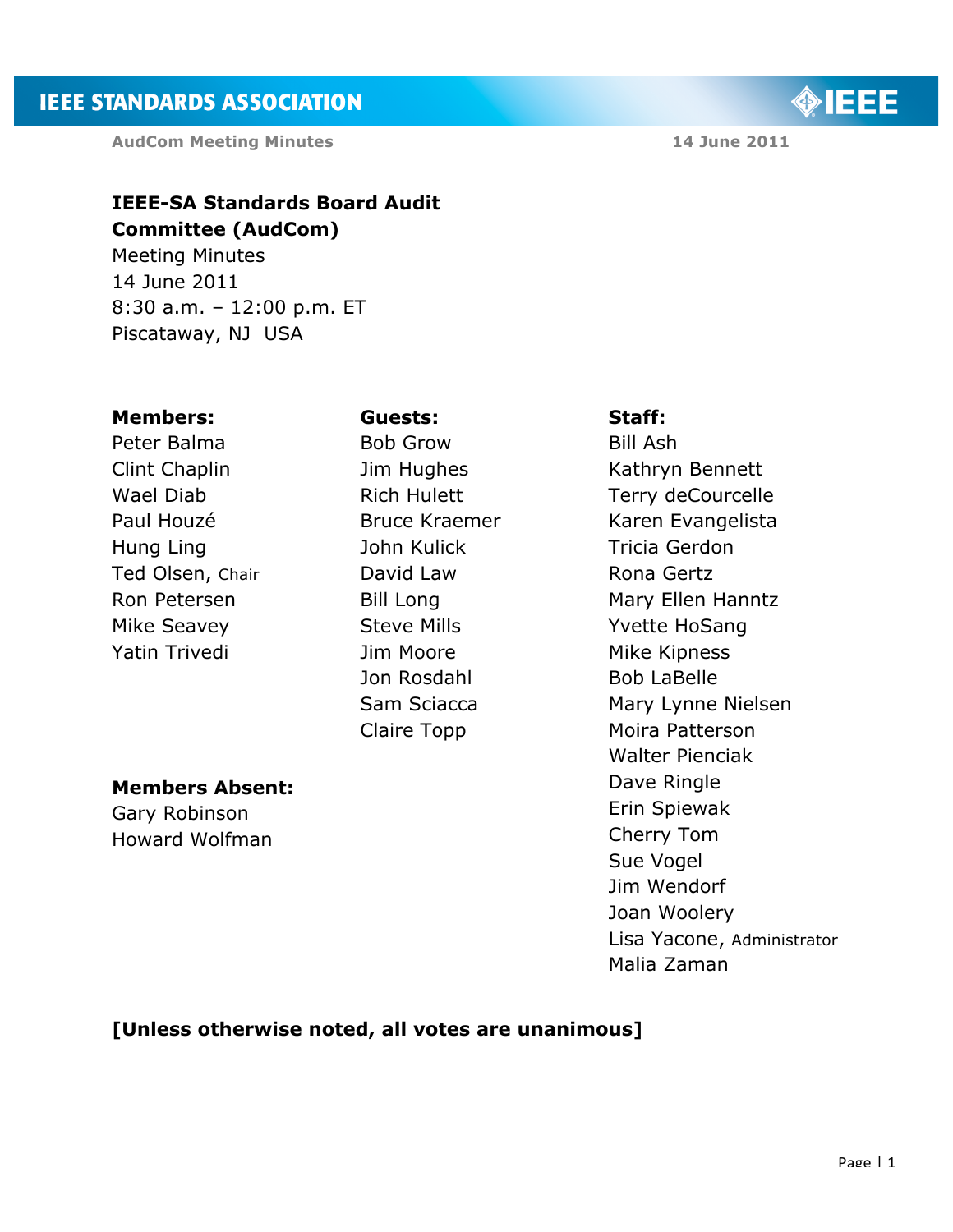### **1. CALL TO ORDER**

Chair Olsen called the meeting to order at 8:31 a.m. Introductions were made around the room.

### **2. REVIEW AND APPROVAL OF THE AGENDA**

Mike Seavey made a request to add a new item under New Business. "6.1 Definition of terms" was added, time permitting, to the agenda. A motion was made, and seconded, to approve the agenda as amended. Upon vote, the motion passed.

### **3. APPROVAL OF MINUTES OF THE 29 MARCH 2011 AUDCOM MEETING**

A motion was made, and seconded, to approve the minutes of the 29 March 2011 meeting. Upon vote, the minutes were approved.

#### **4. P&P REVIEW**

#### **4.1 Status of Continuing P&P Review**

#### **4.1.1 AES/GA** - Gary Robinson, Wael Diab

Lisa Yacone will be attending the next AES/GA meeting, 14-15 July 2011, to meet with the sponsor chair and assist him in addressing AudCom's concerns regarding defining membership and voting privileges and issues with quorum.

No action taken. These P&Ps will continue under review.

#### **4.1.2 C/DA** - Ronald Petersen, Paul Houze

**Motion: To accept the C/DA P&Ps. Upon vote, the motion passed.**

**4.1.3 CES/SC** - Wael Diab, Mike Seavey **Motion: To accept CES/SC P&Ps. Upon vote, the motion passed.**

## **4.1.4 EMB/StdsCom** - Clint Chaplin, H Wolfman **Motion: To accept EMB/StdsCom P&Ps. Upon vote, the motion passed.**

**4.1.5 EMC/SDCom** - Gary Robinson, Ronald Petersen AudCom is still waiting for revised P&Ps from the sponsor. They have been operating under "expired" P&Ps which have been extended since 2008.

### **AI: Lisa will draft an email, which Ted will send, stating that updated P&Ps using the new template shall be submitted and ready for acceptance in 2011.**

These P&Ps will continue under review.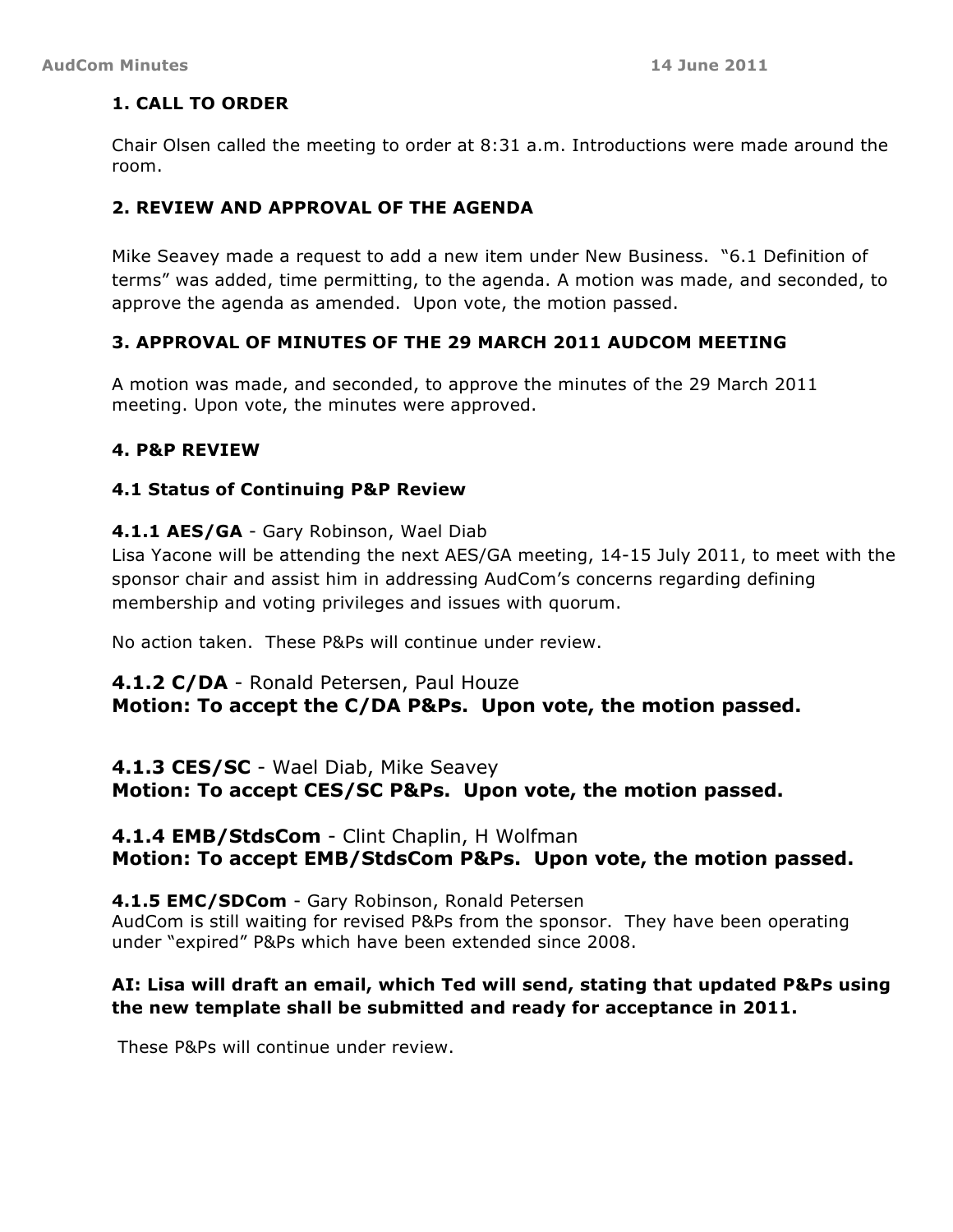### **4.1.6 VT/RTSC** - Wael Diab, Mike Seavey **Motion: To accept VT/RTSC P&Ps. Upon vote, the motion passed.**

# **4.2 New P&P Review**

**4.2.1 EDU/SC** – Ted Olsen, Hung Ling **Motion: To assign EDU/SC P&Ps the status of "Visibly Under Development". Upon vote, the motion passed.** EDU/SC is now authorized to begin standards work.

## **AI: Ted and Hung will provide EDU/SC with suggested language for clauses that still need editing.**

**4.2.2 PE/SWG** – Ron Petersen, Gary Robinson There was discussion and editing of the PE/SWG P&Ps during the meeting, with the authorization of Bill Long, past PE/SWG chair.

**Motion: To accept PE/SWG P&Ps. Upon vote, the motion passed.**

**4.2.3 SCC20** – Howard Wolfman, Peter Balma **Motion: To accept SCC20. Upon vote, the motion passed.** [Mike Seavey recused himself as SCC20 chair]

## **4.3 Working Group P&P Review**

Ron reported that the C/LM Working Group procedures are in good order.

## **AI: Lisa will send a request for a set of Working Group P&Ps to all sponsors whose P&Ps are accepted today.**

# **5. OLD BUSINESS**

# **5.1 Ad hoc for Electronic Business – Update – Mike Seavey**

Mike Seavey presented a draft of the language that the ad hoc had come up with thus far. Numerous concerns were voiced regarding the language. The ad hoc will continue with Mike Seavey, Ron Petersen, Howard Wolfman, Mary Lynne Nielsen and Lisa Yacone.

**AI: Lisa will send the draft text to all in attendance at the meeting, for a two week comment period. Mike Seavey will schedule a telecon in August. Lisa will also alert ProCom that discussion of electric business text is taking place so that ProCom can offer input as well.**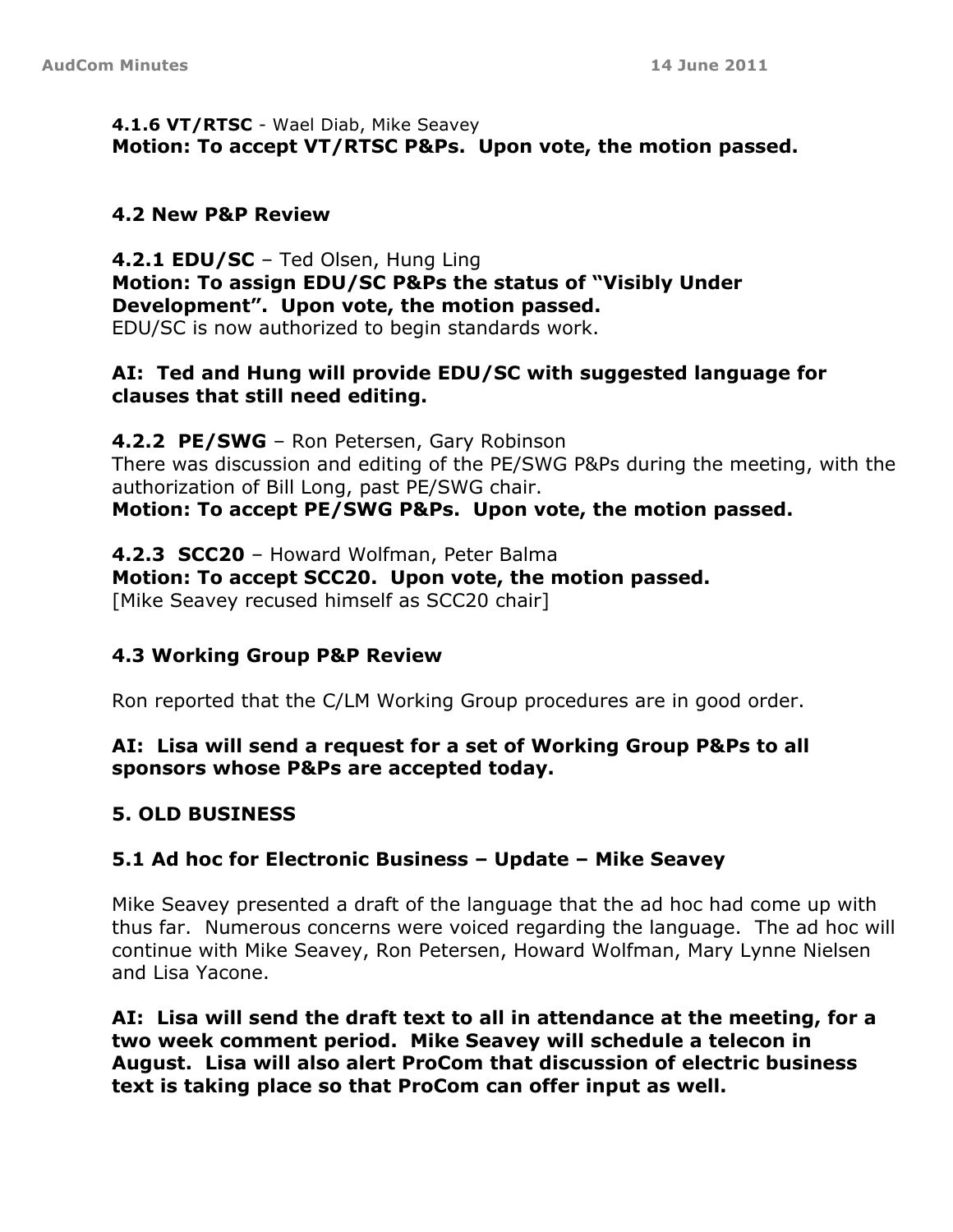### **5.2 Ad hoc – Use of should/shall in the baseline documents – Wael Diab**

The ad hoc had not had a chance to meet. A telecon will be scheduled prior to the September meeting.

### **5.3 Improvement for AudCom process – Discussion – Ted Olsen**

AudCom continued its discussion on improving the AudCom process.

An ad hoc was formed to work on instructional text for the baseline P&P documents. The ad hoc will include Peter Balma (chair), Ted Olsen, Ron Petersen, Mike Seavey, Wael Diab and Lisa Yacone.

An ad hoc was formed to review a list of potential AudCom process improvements and to review the AudCom conventions and make recommendations for updates. The ad hoc will include Clint Chaplin (chair), Ted Olsen, Peter Balma, Hung Ling and Lisa Yacone

### **AI: Ted and Lisa will work on fine tuning the "Accepted P&P" notification/request for WG P&Ps. The timeline for expected WG P&P submission will be included in the notification/request. The text will be sent to AudCom for comment.**

### **6. NEW BUSINESS**

### **6.1 Definition of terms – Mike Seavey**

Mike explained that he had spoken with Ron Petersen after the December 2010 AudCom meeting about definitions of some of the terms we use at the Standards Board meetings. He had drafted an initial set of terms and definitions and offered to lead an official ad hoc to complete the effort. His initial thought was not a complete IEEE Standards Dictionary per se, but something like a pocket sized pamphlet for reference.

AudCom decided that this would be a more appropriate task in ProCom.

### **AI: Lisa will request a spot on the ProCom agenda for Mike to speak to this.**

### **7. DATE OF NEXT MEETING**

The next meeting of AudCom will take place on Thursday, 8 September 2011, in Seoul, Korea.